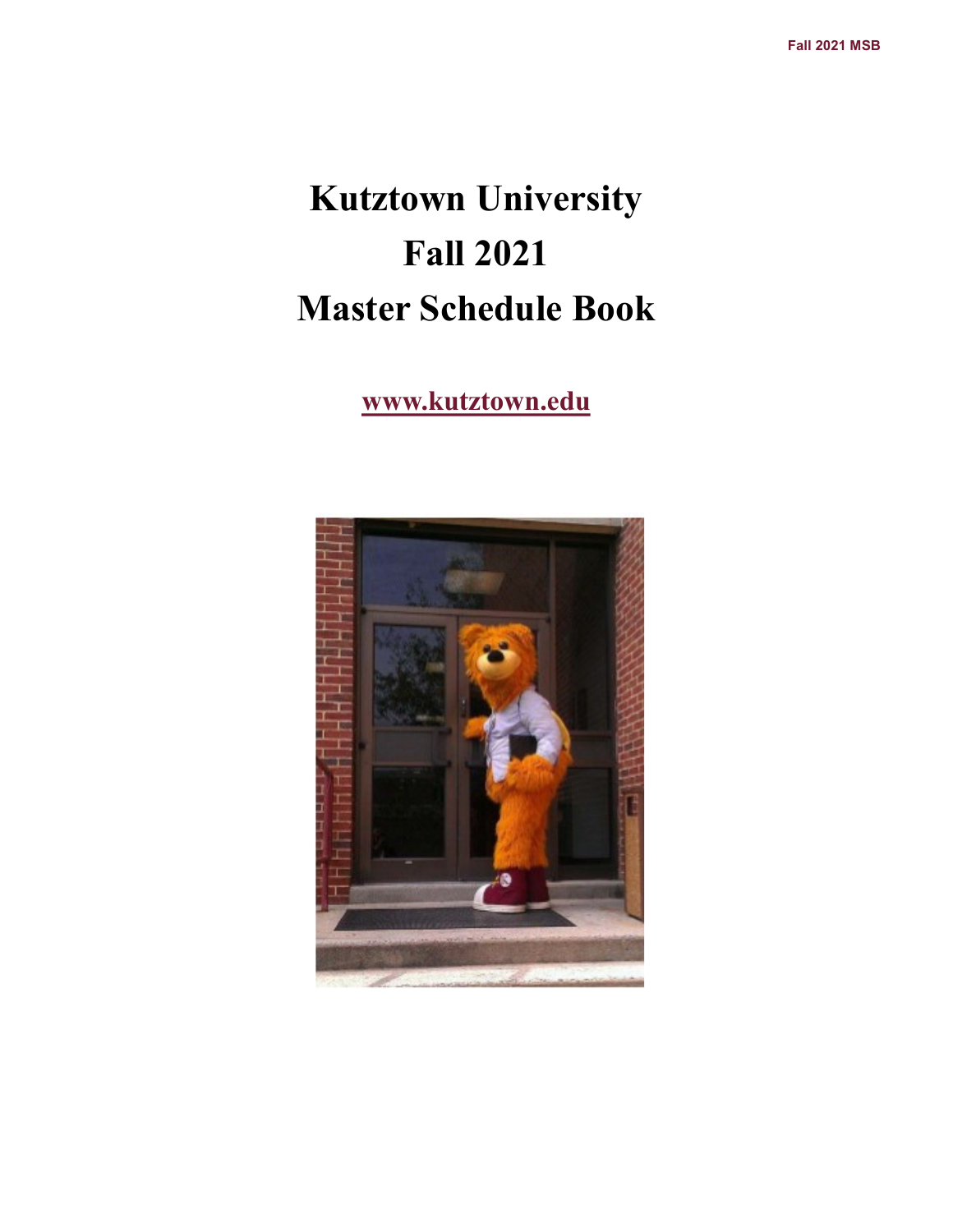| <b>Fall 2021 Calendar</b>                                                                                                |                                                                                                                                                                     |  |  |  |  |  |  |
|--------------------------------------------------------------------------------------------------------------------------|---------------------------------------------------------------------------------------------------------------------------------------------------------------------|--|--|--|--|--|--|
| *This calendar is tentative. Please visit http://calendar.kutztown.edu for updates.                                      |                                                                                                                                                                     |  |  |  |  |  |  |
| Monday, August 30th                                                                                                      | Fall semester classes begin at 8:00 AM for Undergrads and 7:00AM for Grads.<br>Clinical Experience Orientation 8:30 AM-1:00 PM, location TBA.                       |  |  |  |  |  |  |
| Monday, August 30th - Tuesday, September 7th                                                                             | Late Registration and Drop Period for All students.                                                                                                                 |  |  |  |  |  |  |
| Monday, August 30th - Monday, October 18th                                                                               | First Half Communication Design.                                                                                                                                    |  |  |  |  |  |  |
| Tuesday, August 31st-Friday, October 22nd                                                                                | First Half Clinical Experience.                                                                                                                                     |  |  |  |  |  |  |
| Saturday, September 4th                                                                                                  | Saturday classes begin.                                                                                                                                             |  |  |  |  |  |  |
| Monday, September 6th                                                                                                    | Labor Day -University is closed                                                                                                                                     |  |  |  |  |  |  |
| Tuesday, September 7th                                                                                                   | Last day to add/drop a course in MyKU.                                                                                                                              |  |  |  |  |  |  |
| Wednesday, September 8th - Friday, November 5th                                                                          | "W" period. Students must come into the Registrar's Office to withdraw from a course.                                                                               |  |  |  |  |  |  |
| Friday, October 8th                                                                                                      | Last day for Undergraduate & Graduate students to apply for Fall 2021 graduation                                                                                    |  |  |  |  |  |  |
| Sunday, October 10th - Tuesday, October 12th                                                                             | Fall Break - No classes are held. Administrative offices are open.                                                                                                  |  |  |  |  |  |  |
| Wednesday, October 13th                                                                                                  | Mid Term.                                                                                                                                                           |  |  |  |  |  |  |
| Thursday, October 21st - Saturday, December 12th                                                                         | Second Half Communication Design.                                                                                                                                   |  |  |  |  |  |  |
| Monday, October 25th - Saturday, December 18th                                                                           | Second Half Clinical Experience.                                                                                                                                    |  |  |  |  |  |  |
| Tuesday, October 26th                                                                                                    | Incumbent Graduate registration begins for Spring 2022.                                                                                                             |  |  |  |  |  |  |
| Monday, November 1st                                                                                                     | Undergraduate Web Registration for Spring 2022 classes by appointment.                                                                                              |  |  |  |  |  |  |
| Thursday, November 5th                                                                                                   | Last day for Undergraduate students to make up "Incompletes" from Fall 2020<br>Last day to drop a class and receive a "W" for Fall 2021 See policy for information. |  |  |  |  |  |  |
| Tuesday, November 2nd                                                                                                    | Advisement/registration of new Graduates, Post-Baccalaureate Certs, Prof Credits students.<br>(Once Matriculated)                                                   |  |  |  |  |  |  |
| Tuesday, November 23rd                                                                                                   | Thanksgiving Recess begins at close classes                                                                                                                         |  |  |  |  |  |  |
| Monday, November, 29th                                                                                                   | Thanksgiving Recess ends at 8:00 AM for Undergrads and 7:00 AM for Grads                                                                                            |  |  |  |  |  |  |
| Thursday, December 15th                                                                                                  | Last day for Graduate students to make up "Incompletes" from Spring 2020.                                                                                           |  |  |  |  |  |  |
| Saturday, December 11th                                                                                                  | Last day of regular classes for ALL students.                                                                                                                       |  |  |  |  |  |  |
| Monday, December 13th - Saturday, December 18th                                                                          | Final Examinations.                                                                                                                                                 |  |  |  |  |  |  |
| Saturday, December 18th                                                                                                  | Last day of the semester.<br>December Commencement.                                                                                                                 |  |  |  |  |  |  |
| Questions or concerns regarding the calendar should be directed to the Registrar, Ted Witryk, at regoffice@kutztown.edu. |                                                                                                                                                                     |  |  |  |  |  |  |

Registration questions/concerns, Registrar's Office 610-683-4485 or via email at **[regoffice@kutztown.edu](mailto:regoffice@kutztown.edu)**.

Computer access questions/concerns, IT Help Center 610-683-1511 or via email at **[helpcenter@kutztown.edu](mailto:helpcenter@kutztown.edu?subject=%20)**.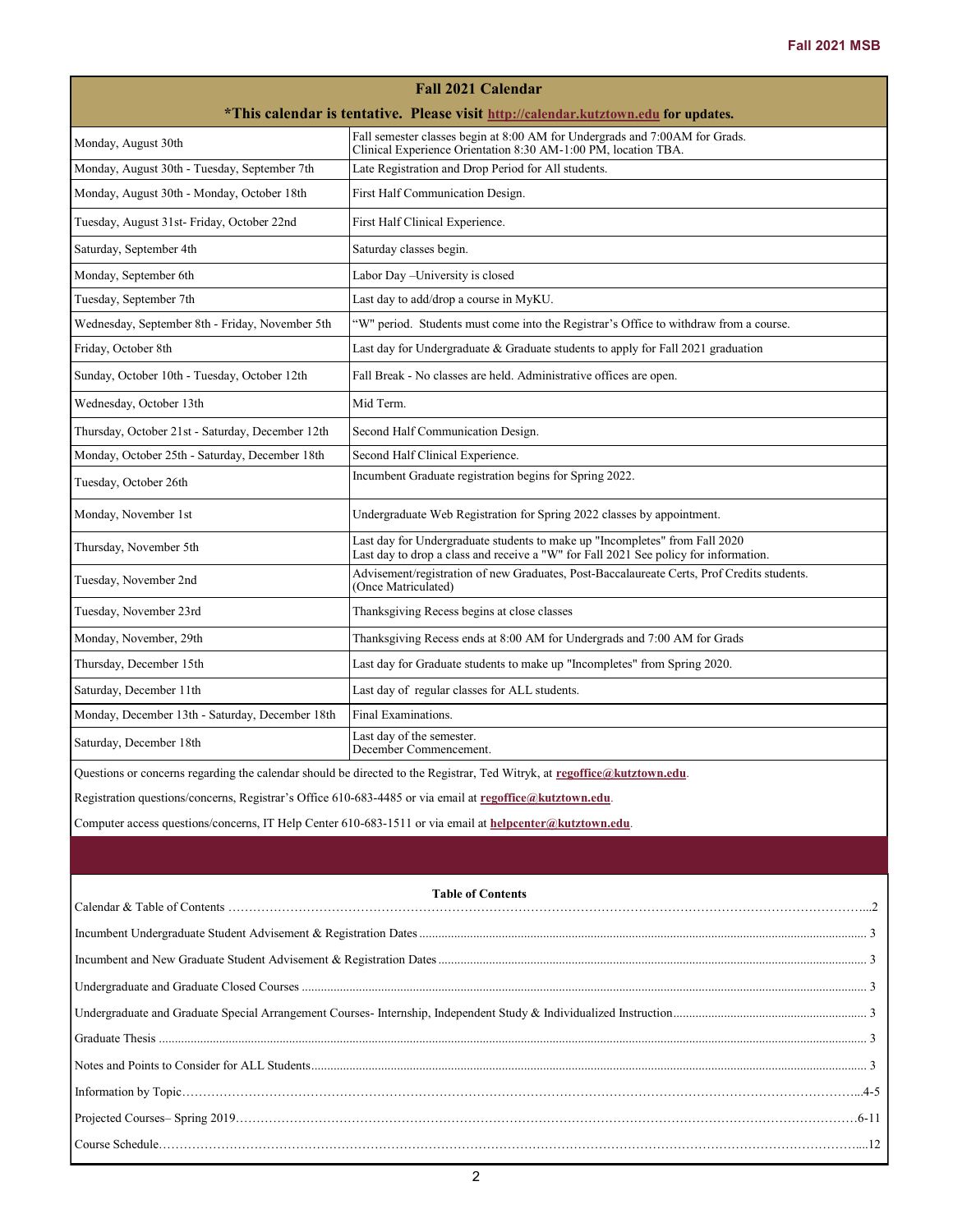## **Incumbent Undergraduate Student Advisement & Registration Dates Spring 2021**

## **Advisement Period …………………………………………………………………………………………..Monday, October 18th—Tuesday, November 16th Course Selection...........................................................................................................................................Monday, November 1st—Tuesday, November 30th**

Make an appointment to see your advisor (s) during the advisement period to determine the courses that you should schedule online. Any student who is unable to make an appointment with his/her Academic Advisor should see the Advisor's Department Chair.

#### **Advisement for Undergraduates with Multiple Programs, Secondary Ed Majors, and Major/Concentration Changes**

- **MULTIPLE PROGRAM STUDENTS** are students who have either declared two majors with the same degree designation (for example: DOUBLE MA-JORS - BA in History and a BA in Music) or declared two degree programs (for example: DUAL DEGREE – BA in Political Science and a BS in Criminal Justice). Students with multiple programs of study are required to have advisement sessions with the academic advisors from each major program of study. The academic advisor for the first declared major will be listed as the first advisor. The academic advisor for the additional major or degree will be listed as the second advisor. The first advisor may determine your registration type (see above). Both advisors may enter information on your Advisement Screen. The student will schedule courses during dates as listed online. **UNDERGRADUATE STUDENTS COMPLETING SIMULTANEOUS DEGREES NEED A MINIMUM OF 150 CREDITS.**
- **SECONDARY EDUCATION STUDENTS** are required to have advisement sessions with their academic advisor from the area of concentration (listed as the first advisor) and with their academic advisor from the Department of Secondary Education (listed as the second advisor). The first advisor may determine your Registration type. The student will schedule courses during dates as listed online.
- **STUDENTS WITH APPROVED CHANGES IN MAJOR OR CONCENTRATION** will consult with the newly assigned Academic Advisor for the course selection advisement as well as for various other academic concerns. The name of the new Academic Advisor is listed online.

## **Incumbent and New Graduate Student Advisement & Registration Dates Spring 2021**

**Incumbent (Current) Graduate & Post-Baccalaureate Certification Registration …………………………………………………..Monday, October 26th Advisement/Registration of New Graduate, Post-Baccalaureate Cert, and Prof Credit Students (Once Matriculated) …………..Tuesday, November 2nd**

While not required, graduate students are strongly urged to consult with their advisors regarding their course selections, degree requirements, candidacy, graduation requirements, or any other matter relating to their program. Post-Baccalaureate Certification students are required to have their initial registration approved by their advisor for their first semester as a certification student. It is strongly recommended that consultation be made with their advisor for subsequent registrations.

## **Undergraduate and Graduate Closed Courses**

Course Permission Forms are available in the Registrar's Office for students seeking registration into a closed course. Students must obtain the signature/ approval of the instructor, and in the College of Business, these forms must also be signed by the chair of Business Administration. Once the appropriate signatures are received, students can bring the form(s) back to the Registrar's office to have the course(s) added to their schedules.

## **Undergraduate and Graduate Special Arrangement Courses-Internship, Independent Study & Individualized Instruction**

- 1. Secure the appropriate form at the academic department for the course.<br>
2. Follow the directions on the form.<br>
2. Submit the completed form with signatures at your designated registrations
- Follow the directions on the form.
- Submit the completed form with signatures at your designated registration time.

#### **Graduate Thesis**

Forms with appropriate approvals must be submitted at the time the student registers for a given semester. See Calendar for deadline. The student's procedure to accomplish this is as follows:

- Secure the appropriate form from the department in which the course will be taught.
- 2. Secure the approval of the course instructor and Department Chair.<br>3. Deliver the form to the Dean's Office of the department in which the
- Deliver the form to the Dean's Office of the department in which the course resides to seek his/her approval.
- 4. The student should report back in 3 business days to determine if the Dean or his/her designee has approved or denied the request. If the request is denied, the student, as well as the Chair and Instructor, will be informed.
- 5. If the request is approved, the student will collect the form and deliver it to the Dean of Graduate Studies to seek approval. The student should report back to this office in 3 business days to determine if the course request has been approved.
- 6. If approved, the student shall submit the form with all appropriate signatures to the Registrar's Office. If the request is denied, the Dean of Graduate Studies will so inform the student, College Dean, Department Chair, and Instructor.

#### **Notes and Points to Consider for All Students**

- Resolve all negative service indicators that restrict registration before you register.
- Check the schedule for courses you intend to take. Consult your advisor if they are not offered.
- Select courses that do not conflict or meet at a location other than the place desired.
- Select your desired science laboratory, the corresponding lecture section will automatically be added to your schedule.
- Select the correct sequence of courses by observing course prerequisites.
- Select courses that complete requirements within your particular curriculum.
- Obtain permission to schedule 18+ Undergraduate credits. Additional credits require permission from your Dept Chair and will result in an additional charge.
- Obtain the permission of the instructor to enroll in 400 level courses which are generally limited to junior, senior, and graduate students.
- Plan your program carefully with the full participation of your Advisor. You are responsible for your schedule.
- Drop or withdraw course(s) within the set time limits to avoid punitive grades and limit the effects on your bill and/or financial aid.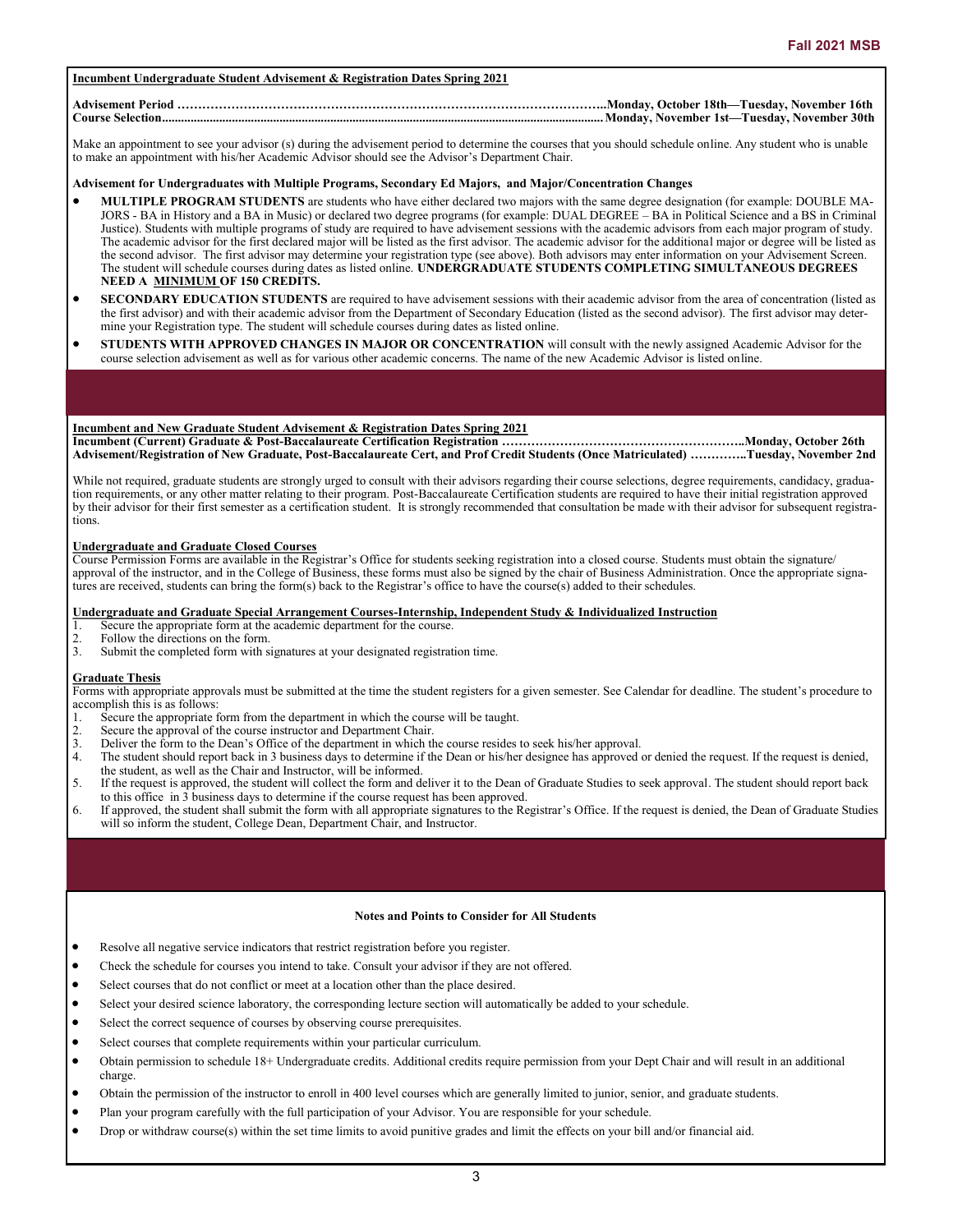٠

| <b>Information by Topic</b>                                                              |                                                                                                                                                                                                                                                                                                                                                                                                                                                                                                                                                                                                                                                                                                                                                                                                                                                                                                                                                                                                                                                                                                                                                                                                                                                                                                                                                                                                                                                       |                                                                                                                                 |      |                                                                                                                                                                                                          |           |                      |    |                     |
|------------------------------------------------------------------------------------------|-------------------------------------------------------------------------------------------------------------------------------------------------------------------------------------------------------------------------------------------------------------------------------------------------------------------------------------------------------------------------------------------------------------------------------------------------------------------------------------------------------------------------------------------------------------------------------------------------------------------------------------------------------------------------------------------------------------------------------------------------------------------------------------------------------------------------------------------------------------------------------------------------------------------------------------------------------------------------------------------------------------------------------------------------------------------------------------------------------------------------------------------------------------------------------------------------------------------------------------------------------------------------------------------------------------------------------------------------------------------------------------------------------------------------------------------------------|---------------------------------------------------------------------------------------------------------------------------------|------|----------------------------------------------------------------------------------------------------------------------------------------------------------------------------------------------------------|-----------|----------------------|----|---------------------|
| <b>400-level courses</b>                                                                 | Courses at the 400-level are graduate courses open to undergraduate students in their junior or senior year who have a<br>cumulative grade point average of 2.90 or better. Undergraduates who have less than the required average must obtain<br>written permission from the instructor and submit it with their registration forms.                                                                                                                                                                                                                                                                                                                                                                                                                                                                                                                                                                                                                                                                                                                                                                                                                                                                                                                                                                                                                                                                                                                 |                                                                                                                                 |      |                                                                                                                                                                                                          |           |                      |    |                     |
| <b>Academic Probation</b>                                                                | Undergraduate students on Academic Probation during the current semester are allowed to register for no more than 15<br>credits for a subsequent semester without permission.                                                                                                                                                                                                                                                                                                                                                                                                                                                                                                                                                                                                                                                                                                                                                                                                                                                                                                                                                                                                                                                                                                                                                                                                                                                                         |                                                                                                                                 |      |                                                                                                                                                                                                          |           |                      |    |                     |
| <b>Academic Progress &amp; Eligibility</b>                                               |                                                                                                                                                                                                                                                                                                                                                                                                                                                                                                                                                                                                                                                                                                                                                                                                                                                                                                                                                                                                                                                                                                                                                                                                                                                                                                                                                                                                                                                       | See Financial Aid's website: Financial Aid - Kutztown University.                                                               |      |                                                                                                                                                                                                          |           |                      |    |                     |
| <b>Academic Warning</b>                                                                  | Undergraduates on Academic Warning should not select more than 15 credits without permission.                                                                                                                                                                                                                                                                                                                                                                                                                                                                                                                                                                                                                                                                                                                                                                                                                                                                                                                                                                                                                                                                                                                                                                                                                                                                                                                                                         |                                                                                                                                 |      |                                                                                                                                                                                                          |           |                      |    |                     |
| <b>Auditing a Course</b>                                                                 | Please see Academic Policy Information in the Kutztown University Undergraduate Catalog, Kutztown University<br><b>Course Catalogs - Kutztown University.</b>                                                                                                                                                                                                                                                                                                                                                                                                                                                                                                                                                                                                                                                                                                                                                                                                                                                                                                                                                                                                                                                                                                                                                                                                                                                                                         |                                                                                                                                 |      |                                                                                                                                                                                                          |           |                      |    |                     |
| <b>Building Codes</b>                                                                    | AF                                                                                                                                                                                                                                                                                                                                                                                                                                                                                                                                                                                                                                                                                                                                                                                                                                                                                                                                                                                                                                                                                                                                                                                                                                                                                                                                                                                                                                                    | Academic Forum                                                                                                                  | $GC$ | Graduate Center                                                                                                                                                                                          | LY        | Lytle Hall           | SH | Sharadin Art Studio |
|                                                                                          | BН                                                                                                                                                                                                                                                                                                                                                                                                                                                                                                                                                                                                                                                                                                                                                                                                                                                                                                                                                                                                                                                                                                                                                                                                                                                                                                                                                                                                                                                    | Boehm Building                                                                                                                  | GR   | Grim-Knedler Sci Building                                                                                                                                                                                | OM        | Old Main             |    |                     |
|                                                                                          | BK                                                                                                                                                                                                                                                                                                                                                                                                                                                                                                                                                                                                                                                                                                                                                                                                                                                                                                                                                                                                                                                                                                                                                                                                                                                                                                                                                                                                                                                    | <b>Beekey Building</b>                                                                                                          | HO   | Honor's Hall                                                                                                                                                                                             | <b>RS</b> | Risley Hall          |    |                     |
|                                                                                          | DF                                                                                                                                                                                                                                                                                                                                                                                                                                                                                                                                                                                                                                                                                                                                                                                                                                                                                                                                                                                                                                                                                                                                                                                                                                                                                                                                                                                                                                                    | DeFrancesco Building                                                                                                            | KY   | Keystone Hall                                                                                                                                                                                            | <b>RL</b> | Rohrbach Library     |    |                     |
|                                                                                          | FS                                                                                                                                                                                                                                                                                                                                                                                                                                                                                                                                                                                                                                                                                                                                                                                                                                                                                                                                                                                                                                                                                                                                                                                                                                                                                                                                                                                                                                                    | Freyberger Schoolhouse                                                                                                          | LC   | Rickenbach Learning Center                                                                                                                                                                               | <b>SA</b> | Schaeffer Auditorium |    |                     |
| <b>Campus Store</b>                                                                      | Please see KU Campus Store   KU Campus Store (kubstore.com) for information regarding KU Campus Store.                                                                                                                                                                                                                                                                                                                                                                                                                                                                                                                                                                                                                                                                                                                                                                                                                                                                                                                                                                                                                                                                                                                                                                                                                                                                                                                                                |                                                                                                                                 |      |                                                                                                                                                                                                          |           |                      |    |                     |
| <b>Degree Requirements for</b><br><b>Transfer Students</b>                               | Undergraduate students transferring from any institution of higher education must complete half of the minimum semester<br>hour degree requirements in their major and minor field at Kutztown at the upper level. For more details please refer to<br>the Residency Policy also listed under this section.                                                                                                                                                                                                                                                                                                                                                                                                                                                                                                                                                                                                                                                                                                                                                                                                                                                                                                                                                                                                                                                                                                                                           |                                                                                                                                 |      |                                                                                                                                                                                                          |           |                      |    |                     |
| <b>Disabilities</b>                                                                      | If you received disability support services in high school through an IEP or 504 plan or had accommodations while en-<br>rolled at another university, you may be able to receive similar support at KU. If you have a disability and have not need-<br>ed or received prior accommodations, but anticipate needing support in order to have equal access to programs, services,<br>or facilities, you may also request services through the Disability Services Office (DSO).<br>To ensure that accommodations are in place for the start of the semester, complete the steps below as soon as possible.                                                                                                                                                                                                                                                                                                                                                                                                                                                                                                                                                                                                                                                                                                                                                                                                                                             |                                                                                                                                 |      |                                                                                                                                                                                                          |           |                      |    |                     |
|                                                                                          | 1. Download the Accommodations Request Form and Documentation Guidelines file at Requesting Accommodations<br>- Disability Services - Kutztown University<br>2. Submit all documents to the DSO as soon as possible.<br>Please contact the DSO at 610-683-4108 or $DSO(\hat{a})$ kutztown.edu if you have any questions.                                                                                                                                                                                                                                                                                                                                                                                                                                                                                                                                                                                                                                                                                                                                                                                                                                                                                                                                                                                                                                                                                                                              |                                                                                                                                 |      |                                                                                                                                                                                                          |           |                      |    |                     |
| <b>Distance Education</b>                                                                | There are 3 types of distance education: Blended - courses meet 30-79% online; 80-99% online; 100% Online. Sections                                                                                                                                                                                                                                                                                                                                                                                                                                                                                                                                                                                                                                                                                                                                                                                                                                                                                                                                                                                                                                                                                                                                                                                                                                                                                                                                   |                                                                                                                                 |      |                                                                                                                                                                                                          |           |                      |    |                     |
|                                                                                          |                                                                                                                                                                                                                                                                                                                                                                                                                                                                                                                                                                                                                                                                                                                                                                                                                                                                                                                                                                                                                                                                                                                                                                                                                                                                                                                                                                                                                                                       | 800-809 represent Graduate distance education; 810-819 represent Undergraduate distance education.                              |      |                                                                                                                                                                                                          |           |                      |    |                     |
| <b>FERPA (Family Educational</b><br><b>Rights and Privacy Act of 1974</b><br>as amended) | This federal law provides that institutions may not disclose information about students nor permit inspection of their<br>records without their permission unless such action is covered by certain exceptions stipulated in the act. The full provi-<br>sions are available at FERPA - Kutztown University                                                                                                                                                                                                                                                                                                                                                                                                                                                                                                                                                                                                                                                                                                                                                                                                                                                                                                                                                                                                                                                                                                                                           |                                                                                                                                 |      |                                                                                                                                                                                                          |           |                      |    |                     |
| <b>Final Examinations</b>                                                                | Please see Final Exam Schedule - Academic Calendar - Kutztown University for a detailed guide to Final Examina-<br>tions. See policy below for conflicts.                                                                                                                                                                                                                                                                                                                                                                                                                                                                                                                                                                                                                                                                                                                                                                                                                                                                                                                                                                                                                                                                                                                                                                                                                                                                                             |                                                                                                                                 |      |                                                                                                                                                                                                          |           |                      |    |                     |
| <b>Final Examinations Conflict</b><br><b>Policy – Undergraduate Students</b>             | The student has the option to take all examinations as scheduled during final examination week. If a student has a conflict<br>of two final examinations at the same time, or three or more in one day, the student should try to resolve the conflict<br>directly with the instructor(s) involved. In the event the conflict(s) cannot be resolved informally, the student may seek a<br>resolution in the following manner:<br>1. Complete the "Final Examination Conflict Form" located on the Registrar's website by the end of week ten of the<br>semester. If the student does not apply by this date, the conflict(s) may not be resolved to the student's satisfaction.<br>2. Present this form to the instructor with the highest numbered course to schedule an alternate time to take the final ex-<br>amination during final examination week. If conflicting final examinations are for the same numbered course, the course<br>with the largest enrollment will take precedence; that is, the smaller enrolled course final examination needs to be re-<br>scheduled.<br>3. If the necessary rescheduling cannot be resolved through the instructor(s) involved and both courses are in the same<br>college, the academic dean will make the rescheduling decision.<br>4. If the rescheduling cannot be resolved through the instructors and the courses are in different colleges, the Provost will<br>make the rescheduling decision. |                                                                                                                                 |      |                                                                                                                                                                                                          |           |                      |    |                     |
| <b>Grade Point Average/Quality</b><br>Point Average (GPA/QPA)                            | The GPA in a student's major program is based on all courses taken which the department allows to count toward the<br>major, regardless of whether the student uses the courses to fulfill major program requirements or as electives, concomi-<br>tant courses, or General Education. One way for Undergraduate students to raise their GPA is to repeat courses in which<br>they anticipate earning a higher grade. (Note: Repeats of passed courses do not count toward the academic progress<br>requirements for financial aid).                                                                                                                                                                                                                                                                                                                                                                                                                                                                                                                                                                                                                                                                                                                                                                                                                                                                                                                  |                                                                                                                                 |      |                                                                                                                                                                                                          |           |                      |    |                     |
| Grading                                                                                  |                                                                                                                                                                                                                                                                                                                                                                                                                                                                                                                                                                                                                                                                                                                                                                                                                                                                                                                                                                                                                                                                                                                                                                                                                                                                                                                                                                                                                                                       |                                                                                                                                 |      | The following grade options are available: A (4.0), A- (3.67), B+ (3.33), B (3.0), B- (2.67), C+ (2.33), C (2.0), D(1.0), F<br>$(0.0)$ *Please note that there are no A+, C-, D+ or D– grading options.  |           |                      |    |                     |
| Graduation                                                                               |                                                                                                                                                                                                                                                                                                                                                                                                                                                                                                                                                                                                                                                                                                                                                                                                                                                                                                                                                                                                                                                                                                                                                                                                                                                                                                                                                                                                                                                       |                                                                                                                                 |      | Apply through MyKU. To change a name, submit a copy of a marriage certificate, a divorce decree indicating a change of<br>name, or a court order to the Registrar's Office. Check calendar for deadline. |           |                      |    |                     |
| The Health Center at Beck Hall                                                           | Please see Clinical Services - Kutztown University for information regarding Health and Wellness Services.                                                                                                                                                                                                                                                                                                                                                                                                                                                                                                                                                                                                                                                                                                                                                                                                                                                                                                                                                                                                                                                                                                                                                                                                                                                                                                                                            |                                                                                                                                 |      |                                                                                                                                                                                                          |           |                      |    |                     |
| <b>Housing, Residence Life</b>                                                           |                                                                                                                                                                                                                                                                                                                                                                                                                                                                                                                                                                                                                                                                                                                                                                                                                                                                                                                                                                                                                                                                                                                                                                                                                                                                                                                                                                                                                                                       | Please see Housing, Residence Life, and Dining - Kutztown University for information regarding Housing and Resi-<br>dence Life. |      |                                                                                                                                                                                                          |           |                      |    |                     |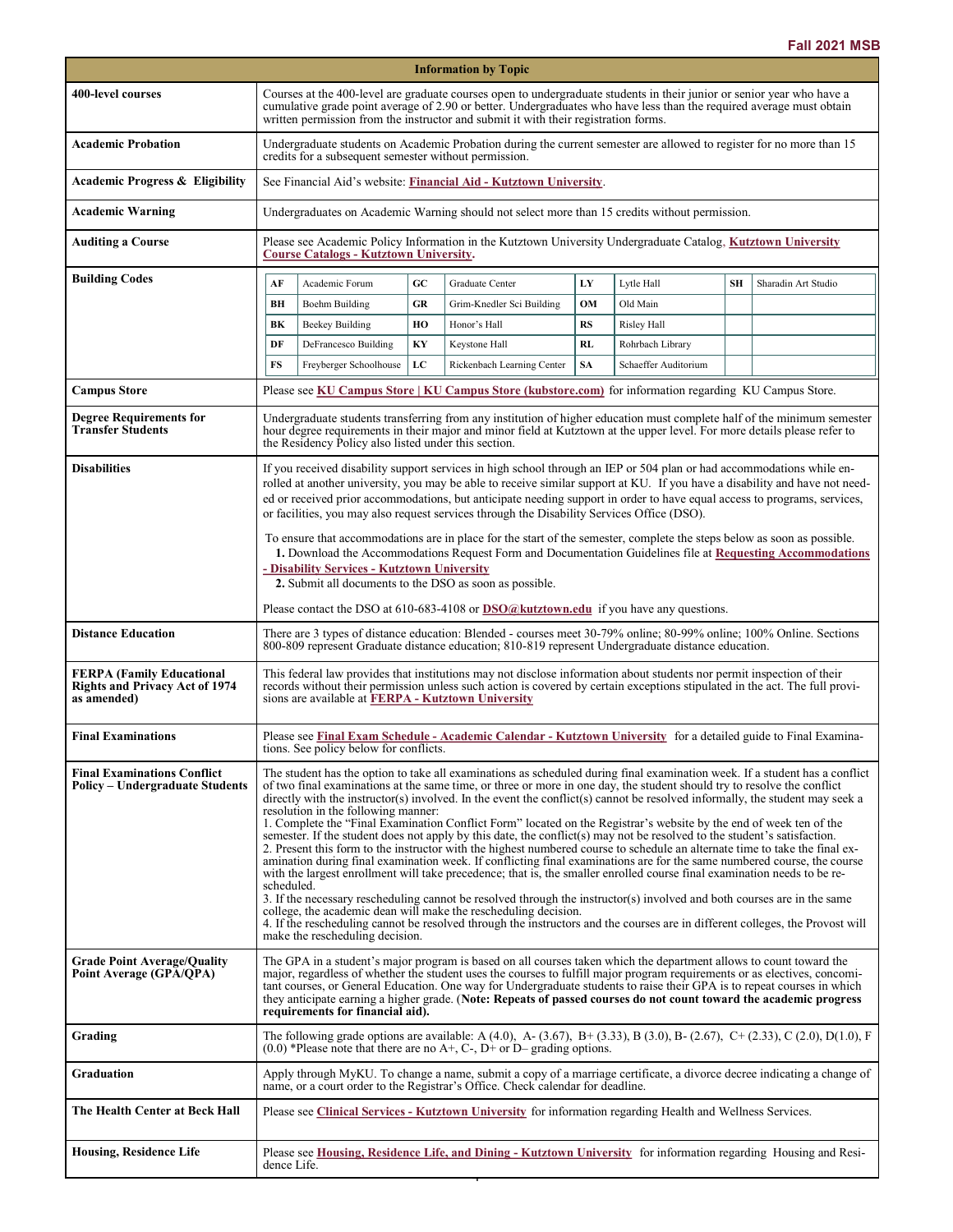| <b>Information by Topic</b>                                               |                                                                                                                                                                                                                                                                                                                                                                                                                                                                                                                                                                                                                                                                                                                                                                                                                                                                     |  |  |  |  |  |
|---------------------------------------------------------------------------|---------------------------------------------------------------------------------------------------------------------------------------------------------------------------------------------------------------------------------------------------------------------------------------------------------------------------------------------------------------------------------------------------------------------------------------------------------------------------------------------------------------------------------------------------------------------------------------------------------------------------------------------------------------------------------------------------------------------------------------------------------------------------------------------------------------------------------------------------------------------|--|--|--|--|--|
| <b>Leave of Absence- Under-</b><br>graduates                              | Please see Academic Policy Information in the Kutztown University Undergraduate or Graduate Catalog go to: Kutztown Uni-<br>versity Course Catalogs - Kutztown University. Forms are located in the Registrar's Office. See Online Calendar for deadline.                                                                                                                                                                                                                                                                                                                                                                                                                                                                                                                                                                                                           |  |  |  |  |  |
| Meal Plan & Dining Flex<br><b>Dollars Information</b>                     | Please see <b>Dining Services - Kutztown University</b> or information regarding KU Dining Services.                                                                                                                                                                                                                                                                                                                                                                                                                                                                                                                                                                                                                                                                                                                                                                |  |  |  |  |  |
| <b>Meeting Days in MyKU</b>                                               | M-Monday T-Tuesday W-Wednesday H-Thursday F-Friday A-Saturday S-Sunday                                                                                                                                                                                                                                                                                                                                                                                                                                                                                                                                                                                                                                                                                                                                                                                              |  |  |  |  |  |
| <b>Permit to Study at Another</b><br>Institution<br>(Undergraduate)       | Undergraduate students wishing to study at another college and transfer the credits earned to Kutztown must obtain permission,<br>in writing, prior to enrollment. This form is available at Forms - Kutztown University.                                                                                                                                                                                                                                                                                                                                                                                                                                                                                                                                                                                                                                           |  |  |  |  |  |
| Repeating a course<br>(Undergraduate)                                     | Undergraduate students will be limited to a <i>maximum</i> total of $\sin(6)$ repeats. A single course can be repeated a <i>maximum</i> of<br><i>three</i> $(3)$ times. Only the most recent grade will be calculated in the GPA and the total credits needed for graduation. The course<br><i>must</i> be repeated at Kutztown. Students must obtain permission from the Dean of the student's major to take a course beyond the<br>maximum number of repeats for an individual course OR the overall maximum repeats.                                                                                                                                                                                                                                                                                                                                             |  |  |  |  |  |
| <b>Residency Policy</b>                                                   | All first baccalaureate degree students must take at least 30 of the last 60 credits and at least 50% of their major credits at<br>Kutztown University.                                                                                                                                                                                                                                                                                                                                                                                                                                                                                                                                                                                                                                                                                                             |  |  |  |  |  |
| <b>Section Codes</b>                                                      | The first digit of the section indicates when or where a course is held:<br>$0/1 =$ Day, 2 = Monday Evening, 3 = Tuesday Evening, 4 = Wednesday Evening, 5 = Thursday Evening,<br>6 Two Evenings, a Saturday, or an Evening and a Saturday, 8 Distance Education or Off Campus,<br>9 Special Arrangement (Individualized Instruction, Independent Study, Thesis, & Internship)                                                                                                                                                                                                                                                                                                                                                                                                                                                                                      |  |  |  |  |  |
| <b>Student Right to Know and</b><br><b>Campus Security Act of</b><br>1990 | Information on campus crime statistics and a description of policies relating to campus security are available by contacting the<br>Director of Public Safety at 610-683-4002.                                                                                                                                                                                                                                                                                                                                                                                                                                                                                                                                                                                                                                                                                      |  |  |  |  |  |
| <b>Supplemental Instruction</b><br>(SI)                                   | Supplemental Instruction targets traditionally difficult courses. SI leaders attend class and hold 3 out-of-class sessions per week.<br>Students discover an appropriate application of study strategies as they review course content material. SI leaders are students<br>who have excelled in the particular course and have been trained to be SI leaders. The sessions are open to the students who are<br>enrolled in the SI course. For more information, please contact Academic Enrichment at 610-683-4726.                                                                                                                                                                                                                                                                                                                                                |  |  |  |  |  |
| "10 Year" Policy<br>(Undergraduates)                                      | The University welcomes the return of Undergraduate students who for various reasons did not complete their degrees. Such<br>students should be aware that courses taken in their major discipline ten years or more prior to the resumption of study might not<br>be counted toward graduation. Such courses may no longer be considered to be current or be required for the degree. The Regis-<br>trar in consultation with the chair of the department of the student's major determines the acceptability of these credits; however,<br>students may request the re-evaluation of the Registrar's decision by submitting a petition to the Undergraduate Exception Com-<br>mittee.                                                                                                                                                                             |  |  |  |  |  |
| <b>Transcript Requests</b>                                                | Official transcript requests can now be made online through MyKU or via PDF on the Registrar's Office webpage: Transcripts -<br>Registrar's Office - Kutztown University. Please allow 2-3 business days after receipt for processing.                                                                                                                                                                                                                                                                                                                                                                                                                                                                                                                                                                                                                              |  |  |  |  |  |
| Tuition, Fees, Billing, and<br><b>Refund Policy</b>                       | See Office of Student Accounts' website: Brief Billing Information - Kutztown University. For refund information: Refunds -<br>Office of Student Accounts - Kutztown University. For information regarding Withdrawals (course and semester) & when<br>reductions may occur: Withdrawal - Kutztown University.                                                                                                                                                                                                                                                                                                                                                                                                                                                                                                                                                      |  |  |  |  |  |
| <b>Verification of Enrollment</b>                                         | Enrollment verifications can be obtained through MyKU account.                                                                                                                                                                                                                                                                                                                                                                                                                                                                                                                                                                                                                                                                                                                                                                                                      |  |  |  |  |  |
| <b>Veterans</b>                                                           | Veterans eligible for educational benefits under the G.I. Bill should contact the certifying official Kate (Catchmark) Peffley at<br>610-683-4505 or Peffley@kutztown.edu.                                                                                                                                                                                                                                                                                                                                                                                                                                                                                                                                                                                                                                                                                          |  |  |  |  |  |
| Withdrawal from<br><b>Individual Courses</b>                              | Courses dropped during the drop/add period of the semester will not be recorded on the student's permanent transcript. Students<br>may withdraw from individual courses with a grade of "W" between the second and tenth week of the semester. After the tenth<br>week of the semester and through the last day of classes, a student who withdraws will receive a grade determined by the instruc-<br>tor. Failure to drop a class from which a student is registered but is not attending will result in a grade of "FN" for that course.                                                                                                                                                                                                                                                                                                                         |  |  |  |  |  |
| <b>Withdrawal from Institu-</b><br>tion Federal Aid Recipients            | See Financial Aid's website: Financial Aid - Kutztown University.                                                                                                                                                                                                                                                                                                                                                                                                                                                                                                                                                                                                                                                                                                                                                                                                   |  |  |  |  |  |
| Withdrawal from the<br>University-<br><b>Undergraduates</b>               | Any student leaving the University prior to the end of any academic term must officially withdraw. The student should contact<br>the Registrar's Office to initiate the formal withdrawal process. The date the Registrar's Office receives the withdrawal form<br>with the student's original signature is the student's official date of withdrawal from the University. If the student com-<br>pletes the withdrawal process with the Registrar's Office two weeks prior to the start of finals, the student will receive "W"<br>grades for all courses. If the student completes the withdrawal process after that point, the student will receive a grade determined<br>by the instructor. Please note that failure to complete the withdrawal process may result in failing grades in all courses being<br>taken at the time of withdrawal.                   |  |  |  |  |  |
| Withdrawal from the<br>University– Graduates                              | Graduate Students have six years from the first day of their first class to complete their studies and are not required to attend<br>every semester. If a student wishes to withdraw from all courses; whether just for that semester or permanently, the student will<br>need to complete and submit the withdrawal form. If the form is completed after the first week of the start of classes and before<br>the two week period before the start of finals, the student will receive "W" grades for all courses. If submitted after the two week<br>period before the start of finals and through the last day of classes, the student will receive a grade (s) which will be determined<br>by the instructor (s). The date the Registrar's Office receives notification in writing with the student's original signature is<br>the official date of withdrawal. |  |  |  |  |  |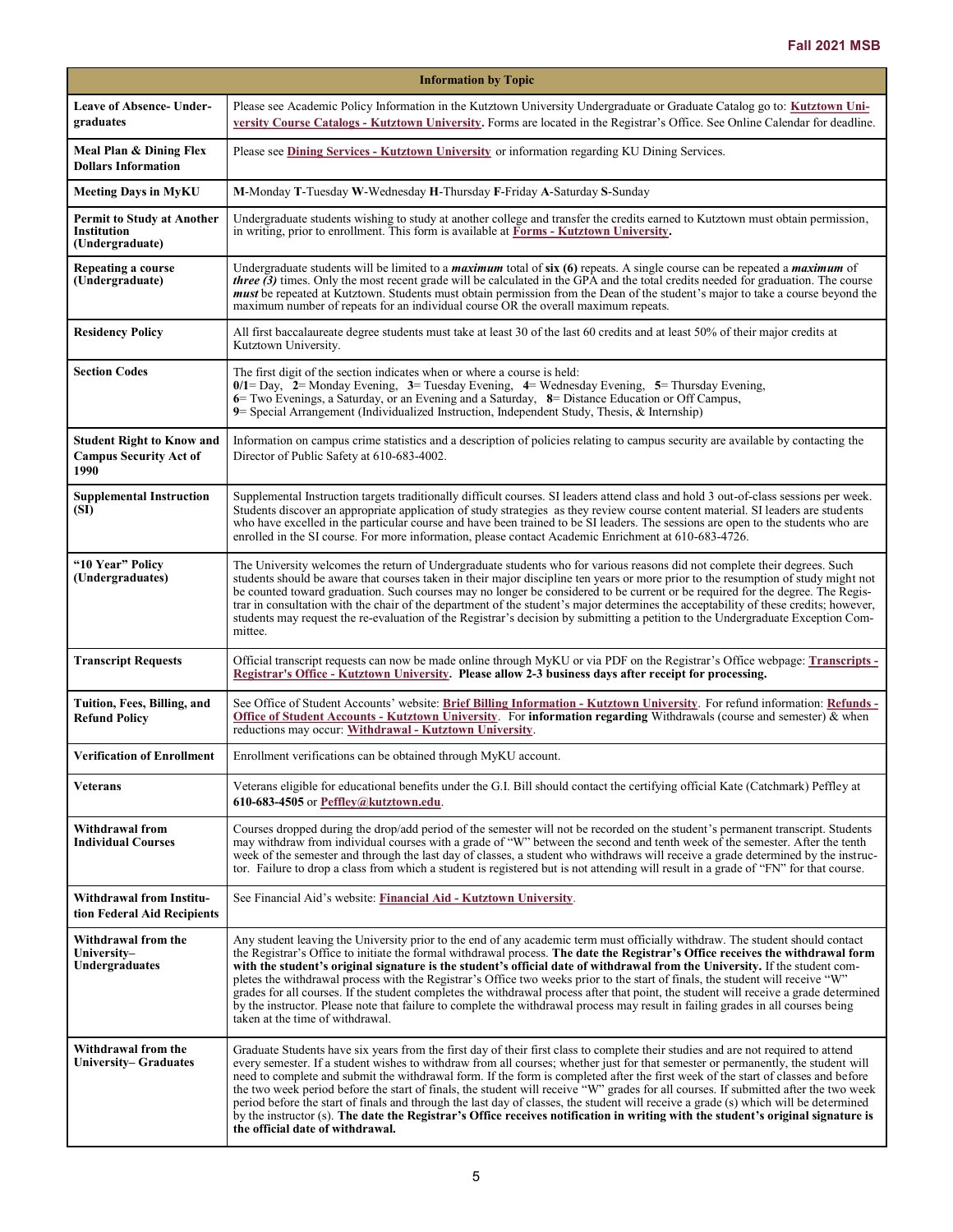## **ACC**

ACC 121 Financial Accounting ACC 122 Managerial Accounting ACC 305 Cost Accounting ACC 312 Accounting Information Systems ACC 317 Tax Accounting I ACC 318 Tax Accounting II ACC 321 Intermediate Accounting I ACC 322 Intermediate Accounting II ACC 323 Advanced Accounting ACC 330 Auditing Practice and Standards ACC 380 Senior Seminar

## **ANT**

ANT 10CD Cultural Anthropology ANT 20 Physical Anthropology

ANT 131 New World Archaeology ANT 165 Muslim Middle East ANT 224 Death & Dying ANT 227 Work and Workplaces ANT 246 Globalization & Development ANT 258QL Forensic Anthropology ANT 212CDWI Shamans, Witches & Magic ANT 217 ANT of Frauds ANT 245 Language & Identity ANT 273 Primate Studies ANT 380CTWI Senior Seminar in Anthropology

## **APD**

APD 141 Visual Storytelling & Character Design APD 148 Game Design & Prototyping APD 171 Introduction to 3D Modeling APD 231 Introduction to 2D Animation APD 240 Intro to 3D Animation APD 260 Advanced Animation Tech II APD 271 3 D Prototyping APD 302 Digital Futures APD 303 Senior Seminar APD 320 Digital Team Process APD 370 Senior Project I APD 380 Senior Project II APD 341-345 Visual Storytelling Studio I-V APD 351-355 Modelling Studio I-V APD 361-365 Animation Studio I-V

## **ARC**

ARC 15VL Art, Design & Visual Culture ARC 200WIVL Visual Culture: Critical Theory ARC 211VLCD Women in the Arts ARC 241CDVL Color: Perception, Properties, & Practices ARC 300 Visual Culture: Critical Practice

## **ARH**

ARH 024VL Art History A ARH 025VL Art History B ARH 026VL Art History C ARH 027 His of Animation, Game Art & Interact Media ARH 124WICT Art History A ARH 125WICT Art History B ARH 126 Art History C ARH 128 Global Survey ARH 309 Art Since 1950 ARH 334VLWI American Art ARH 336 Paragone: Rivalry in the Arts ARH 364 Art & Sport ARH 365 Cut/Paste: History of Collage ARH 380 Seminar in Art History ARH 385 Select Topics in Art History ARH 390 Internship in Art History

#### **ART**

ART 010VL Experiencing Art

ART 031VL Two-Dimensional Design ART 032VL Three-Dimensional Design ART/FAR 182CP Introduction to Digital Media ART 331-332 Animation Studio I & II

## **ARU**

- ARU 132CD Teaching Art in Alternative Settings ARU 200 Visual Culture: Critical Theory ARU 210 Learning in the Visual in the Visual Arts: Childhood ARU 236 The Arts & Pre-K Education ARU 241 Color, Perception, Properties & Practices ARU 301 Art Education Field Experience ARU 310 Learning in the Visual in the Visual Arts: Adolescence ARU 330 Studio Thinking ARU 331CD Designing for Disabilities ARU 390 Clinical Experience and Practicum I ARU 391 Clinical Experience and Practicum II ARU 399 Student Exhibition ARU 401 Learning Vis Arts: Childhood ARU 430 Studio Thinking ARU 475 Art Ed Field Experience ARU 490 Clinical Exp & Practicum I ARU 491 Clinical Exp & Practicum II ARU 536 Art Curriculum ARU 542 Weaving & Textiles ARU 543 Ceramics
- ARU 595 Grad Seminar in Art Ed

## **AST**

AST 30QL Mission to the Planets Lecture/Lab AST 42 Stars, Galaxies & Black Holes AST 142 Stellar & Galactic Astronomy Lecture/Lab AST 370 Research in Astronomy

## **BIO**

BIO 10 Introduction to Biology Lecture/Lab BIO 12 Intro to Biology; Human Biology Lecture/Lab BIO 104 Principles of Biology Lecture/Lab BIO 106 Introduction to Zoology Lecture/Lab BIO 108 Introduction to Botany Lecture/Lab BIO 122 Anatomy & Physiology II Lecture/Lab BIO 130 Environmental Issues: Global Perspectives BIO 140 Biology & Society BIO 146 Basic Nutrition & Diet Therapy BIO 216QL Genetics Lecture/Lab BIO 218 Vertebrate Biology Lecture/Lab BIO/222WI Environmental Biology Lecture/Lab BIO 226 Marine Biology Lecture/Lab BIO 232 Plant Physiology Lecture/Lab BIO 235 General Physiology Lecture/Lab BIO 252 Cellular Physio/Metabolism BIO 270CTWI Research Methods Lecture/Lab BIO 306 Food Microbiology Lecture/Lab BIO 336 Medical Microbiology Lecture/Lab BIO 350 Cell Biology Lecture/Lab BIO 358 Conservation Biology Lecture/Lab BIO 370 Research in Biology BIO 380 Senior Seminar in Biology BIO 390 Internship in Biology BIO 460 Cancer Biology

## **BUS**

BUS 131 Business Law I BUS 171 Business Info Systems: Theory & Practice BUS 220 Regression Analysis & Data Analytics BUS 275 Business Data Management & Info Systems BUS 310 Business Intelligence BUS 571 Selected Topics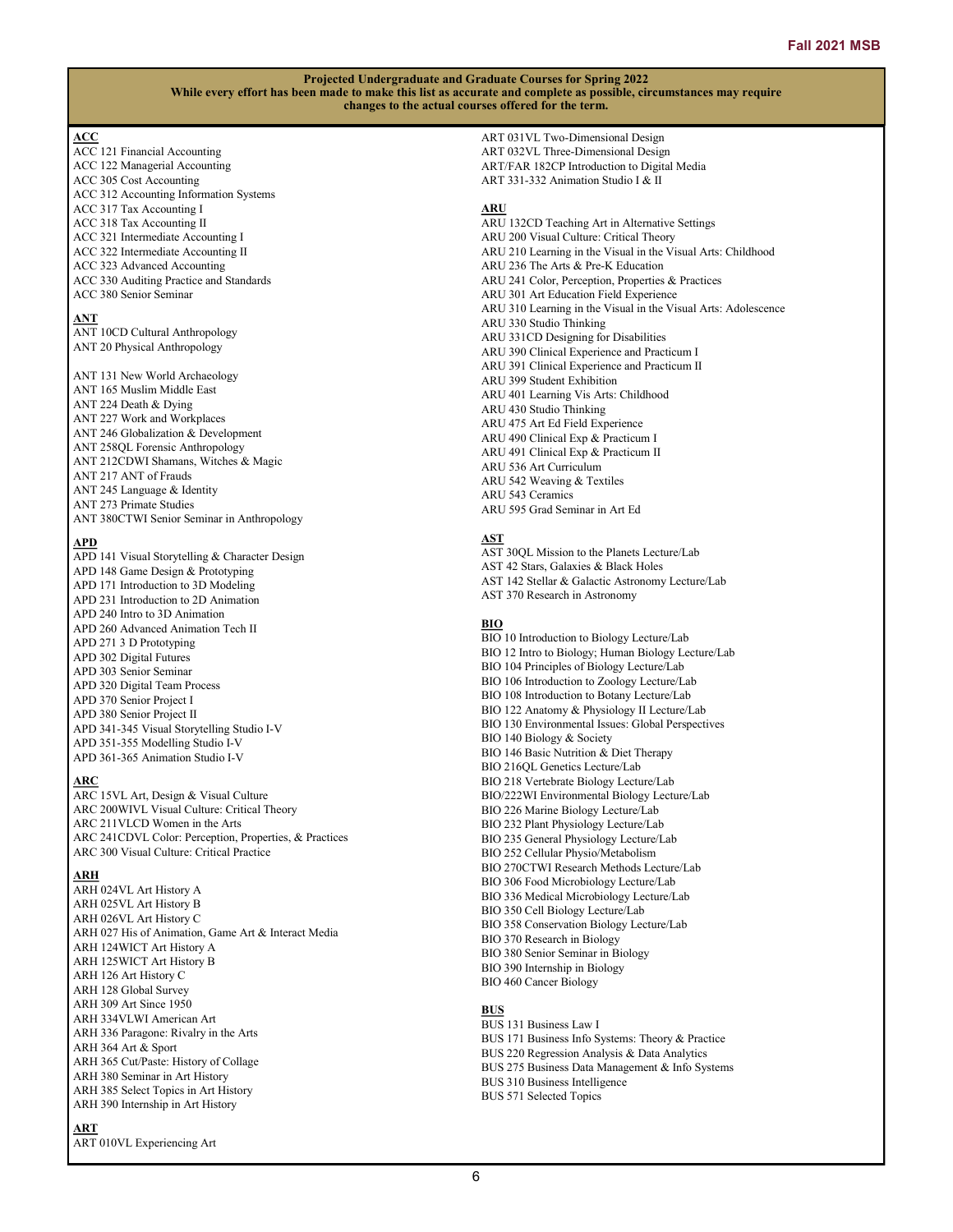## **CDE**

CDE 010 Digital Foundations CDE 115 Coding CDE 140 Digital Translation CDE 151 Illustration Techniques CDE 220 Print Media Production CDE 231 Advanced Typography CDE 239 Graphic Design II CDE 242 Advertising Design II CDE 253 Illustration II CDE 277 Interactive Design CDE 315 Emerging Media Campaigns CDE 316CPVL Adverting Pitch CDE 335 Interdisciplinary Team Project CDE 359 CDE Workshop: GR Card/Gift In CDE 367 CDE Workshop: Package Design CDE 374 Portfolio Seminar CDE 381Sr Des Sem: Corporate Publ CDE 382 Sr Des Sem: Identity System CDE 383 Sr Adv Sem: Non– Profit/Cor CDE 384 Sr Ad Sem: Consumr Prod Ad CDE 385 Sr Interact Sem: Advan Web CDE 386 Sr Des Sem: Adv Multimedia CDE 388 Workshop: Self Prom Illustra CDE 394 Internship CDE 398 CDE Professional Practices CDE 399 Student Exhibition CDE 516 Grad Communication Design Studio CDE 503 Grad Sem Unconventional Typo CDE 502 Professional Exploration

## **CDH**

CDH 151 Historical Survey of Graphic Design B

#### **CFT**

CFT 21VL Ceramics I for Non-Majors CFT 31VL Weaving for Non-Majors CFT 41VL Textiles & Materials Studies for Non-Majors CFT 121VL Ceramics I CFT 131VL Weaving I CFT 141VL Non-Loom Fabric Structures I CFT 171CP Computer Aided Modeling & Rendering CFT 221 Ceramics II CFT 231 Weaving II CFT 241 Non-Loom Fabric Structures II CFT 251 Wood Design II CFT 321CT Ceramics Studio I CFT 322-325 Ceramics Studio II-V CFT 331CT Weaving Studio I CFT 332-335 Weaving Studio II-V CFT 341-345 Textiles Studio I-V

## **CHI**

CHI 102 Elementary Chinese II CHI 221 Chinese Cult thr Lit & Film

#### **CHM**

CHM 100 General Chemistry I Lecture/Lab CHM 102 General Chemistry II Lecture/Lab CHM 214VL Organic Chemistry I Lecture/Lab CHM 216WI Organic Chemistry II Lecture/Lab CHM/ENV 220WIQL Environmental Analysis Lecture/Lab CHM 312 Biochemistry II Lecture/Lab CHM 316 Physical Chemistry II Lecture/Lab CHM 332 Biochemistry of Human Diseases & Disorders CHM 340 Analytical Chemistry II Lecture/Lab CHM 370 Research in Chemistry I CHM 371 Research in Chemistry II CHM 372 Research in Chemistry III CHM 373 Research in Chemistry IV CHM 380 Senior Seminar in Chemistry

#### **CMP**

CMP 201 Intro Res Writing HIS & SOC St CMP 202 Analytical Writing

## **COM**

COM 10 Fundamentals of Oral Communication COM 105 Bus. & Prof. Presentations COM 216CDCM Oral Interpretation COM 130 Interpersonal Communication COM 140 Intro to Communication Studies COM 170 Introduction to Public Relations COM 201 Storytelling COM 210 Persuasion COM 212WICT Introduction to Mass Communication COM 215 Small Group Communication COM 225 Advanced Solo Performance COM 227CTWI Rhetorical Theory & Criticism COM 240CTWI Survey of Communication Theory COM 235 PR Cases and Campaigns COM 301 Performance and Culture COM 305 Theories of Emerging Social Media COM 307CTVL Rhetoric of Visual Media COM 314 Social Media Analytics COM 315 International Communication COM 340 Comm. Research & Writing COM 350 Leadership Communication COM 380 Senior Capstone Experience COM 387 Family Communication

#### **COU**

COU 508 Research Meth in Counseling COU 518 Prof Ori Ethic Men Health P COU 519 Intercultural Issues in Counseling COU 530 Fundamentals of Counseling COU 535 Career Counseling/Life Span COU 546 Group Processes Seminar COU 548 Counseling Theories Seminar COU 562 Intro to Prob of Addiction COU 580 Practicum in Counseling COU 590 Supervised Counseling Experience COU 594 Field Experience Clin Counseling

## **CSC**

CSC 101 Computer Applications CSC 111 Computer Forensics CSC 120CPVL Intro to Creative Graphical Coding CSC 123 Introduction to Scientific Programming CSC 125CT Discrete Mathematics for CSC I CSC 135 Computer Science I CSC 136CP Computer Science II CSC 150 Ethical, Legal & Professional Impacts of the Dig Age CSC 223 Advanced Scientific Programming CSC 225 Discrete Math for Comp II CSC 237 Data Structures CSC 240 Foundations of Game Development CSC 242 Web Programming CSC 252 UNIX: Administration & Scripting CSC 253 Information Technology Systems CSC 273 Computing Systems Integration CSC 310 Procd Orient Program Language CSC 323 Three- Dimensional Game Development CSC 342 Web Technologies CSC 351 Digital Forensics CSC 354WI Introduction to Software Engineering CSC 355WI Software Engineering II CSC 356 Introduction Database Management Systems CSC 402 Data Structures II CSC 411 Advanced Networks CSC 459 Introduction to Big Data CSC 552 Advanced UNIX Programming CSC 541 Network Security CSC 548 Artificial Intelligence II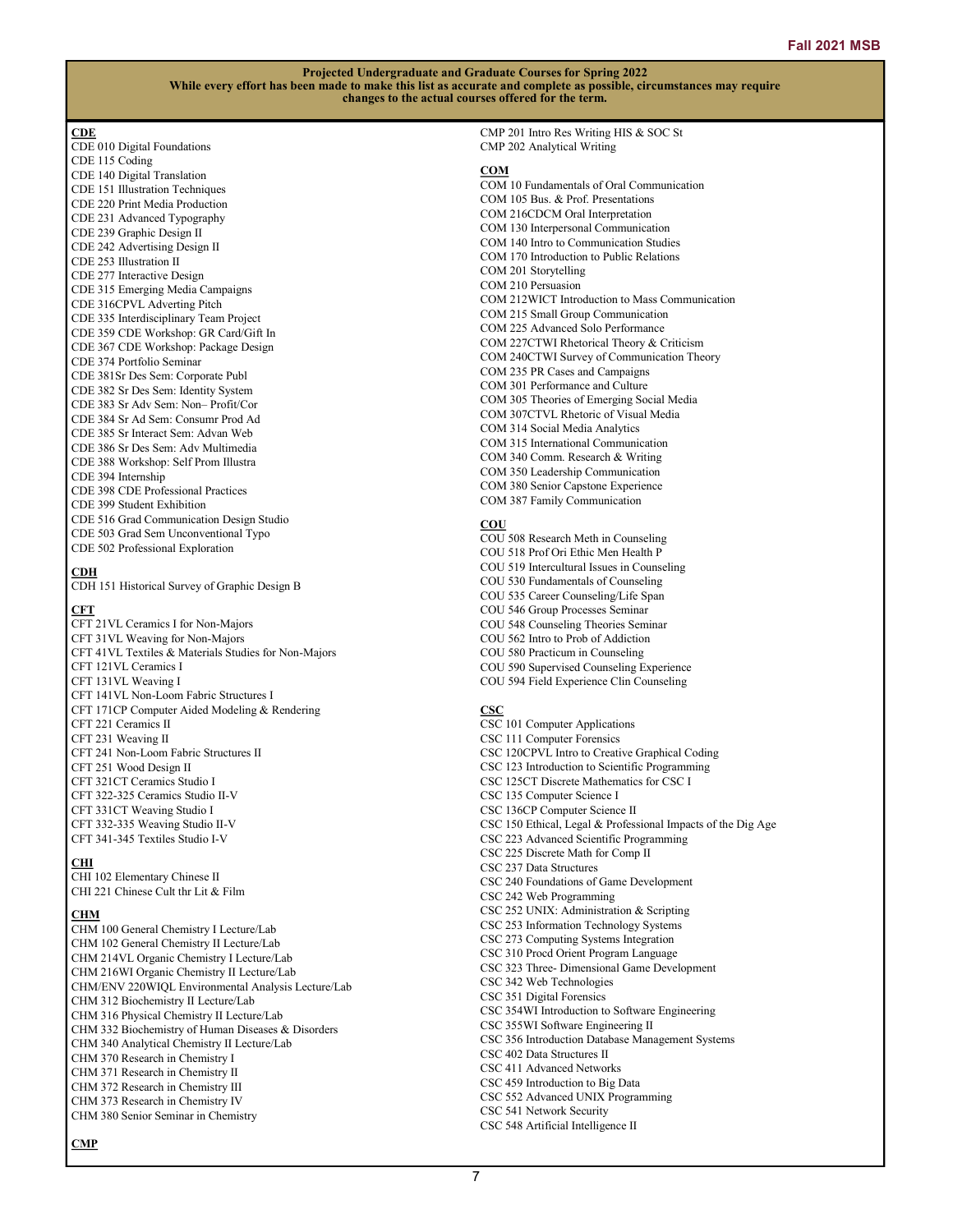## **CTM**

- CTM 10 Introduction to Cinema, TV & Media CTM 50 Audio Productions CTM 55 Fundamentals of Video Production CTM 70WI Scriptwriting
- CTM 130VLCT Media Theory and Aesthetics
- CTM 160 Cinematography
- CTM 205 Narrative Video Production
- CTM 206 Masterpieces in Film History
- CTM 211 Post 9/11 Cinema
- CTM 220 Media Law & Ethics Digital Age
- CTM 271 Graphics for Television
- CTM 350 Documentary
- CTM 365CP Post-Production
- CTM 369 Field/Post Production Practicum
- CTM 375 Live Event
- CTM 380 Senior Seminar Cinema, TV & Media Production

## **EDU**

EDU 100CT Perspectives on American Education EDU 101CTWI Teaching Pre-K-8: An Exploration & Investigation EDU 120CD Hip Hop & Multicultural Education EDU 150CD Meeting the Instruct Needs of Eng Lang Learners EDU 411 Methods for Teaching Foreign Lang to E Sec Lang Learn EDU 428 Cultural Awareness/Sensitivity EDU 434 Inst Meths, Materials & Assess for ELL/ESL Populations EDU 435 Eng Lang Acquisition & Aware for ELL/ESL Pop EDU 500 Methods of Research EDU 541 Supervision & Finance

## **EEU**

- EEU 202 Disposition/Advocacy EEU 209 Math Foundations for Pre-K-1 EEU 211CD Family Collaboration and Diversity EEU 215 Intro to Early Childhood Education EEU 220VL Children's Literature for Pre-K-4 EEU 225 Assess I: Obs. & Informal EEU 300 Early Literacy Dev & Acquisition Pre-K-1 EEU 301 Teaching Literacy in Grades 2-4 EEU 303WI Language Development in Early Childhood EEU 304 Teaching Social Studies in Pre-K-4
- EEU 305 Teaching Science in Early Childhood
- EEU 306WI Integrating Principles of Learning Pre-K-4
- EEU 309 Teaching Math in Grades 2-4
- EEU 325 Assessment II: Form, Sum, Diag, Bench
- EEU 390/391 Clinical Experience I & II: Pre-K-4
- EEU 596/597Clinical Experience I & II: Pre-K

## **EGR**

EGR 330 Fluid Mechanics

## **ELU**

- ELU 212CD Diverse Learner/Mid-Level Learners
- ELU 226 Teaching Mid-Level Theory & Practice
- ELU 312 Culturally Responsive Teach for ENG Lang Learners
- ELU 331 Teaching Assess. Lit/Middle Level
- ELU 353 Lang Dev. Reading Assessment & Interventions ELU 392/393 Clinical Experience I & II: Mid-Level
- ELU 571 App of Current Elem Educational Topics
- ELU 595/596 Spec Teach Mid-Level Clin I & II
- 

## **ECO**

- ECO 10 Introduction to Economics
- ECO 11 Principles of Macroeconomics
- ECO 12 Principles of Microeconomics ECO 205 Intermediate Microeconomics
- ECO 345 Econometrics
- ECO 360CD International Trade and Finance
- ECO 561 The Global Economy

## **ENV**

ENV 100 Intro to Environmental Science Lecture/Lab

ENV 210 Environmental Geology Lecture/Lab ENV 220WIQL Environmental Analysis Lecture/Lab ENV 222WI Environmental Biology Lecture/Lab ENV 380 Senior Seminar in Environmental Science

## **FAR**

FAR 014 Drawing for Non-Art Majors FAR 015 Drawing I FAR 016 Drawing II FAR 61 Intro to Darkroom Photo for Non-Major FAR 62 Digital Photo for Non-Art Major FAR 110 Studio Practices FAR 111 Intro to Painting FAR 141 Intro to Printmaking FAR 151 Intro Life Drawing FAR 161 Intro Photography-Darkroom FAR 162 Intro to Photo: Digital FAR 171 Intro to Sculpture FAR 182 Intro to Time Based & Experimental Media FAR 220-225 Topics in Drawing I-VI FAR 337-339 Themes Practice in Photo FAR 385 Selected Topics in Studio Arts FAR 386 Digital Sculpture FAR 398 The Business of Art FAR 399 Student Exhibition

## **FAS**

FAS 230-235 Works on Paper Studio I-VI FAS 300-305 Intro to Time Based & Experimental Media Studio I-VI FAS 310-315 Painting Studio I-VI FAS 320-326 Drawing Studio I-VI FAS 340-345 Printmaking Studio I-VI FAS 360-365 Photography I-VI FAS 370-375 Sculpture Studio I-VI FAS 380-385 Lithography Studio I-VI

## **FIN**

FIN 350QL Financial Management FIN 351 Personal Financial Planning FIN 355 Investment Portfolio Management FIN 360 Financial Markets and Institutions FIN 365 Multinational Financial Management FIN 375WICT Applied Investment Management FIN 385 Insurance Planning FIN 389 Financial Planning Capstone FIN 530 Financial Management: Theory/Practice

## **FRE**

FRE 101 Elementary French I FRE 102 Elementary French II FRE 103 Intermediate French III FRE 104 Intermediate French IV

## **FYS**

FYS 100 First Year Seminar

#### **GEG**

- GEG 10 Elements of Physical Geography GEG 20CD Elements of Cultural Geography GEG 101 World Regional Geography GEG 140 Geography of Europe GEG 112 Geography of Pennsylvania GEG 220 Economic Geography GEG 225 Spaces of Globalization GEG 274 Introduction to GIS GEG 310WI Urban Geography GEG 330 Cartography GEG 322 Climatology GEG 333 Advanced GIS GEG 343 Land Use Planning GEG 347 Remote Sensing of the Environ Lecture/Lab
- GEG 380CTWI Senior Seminar in Geography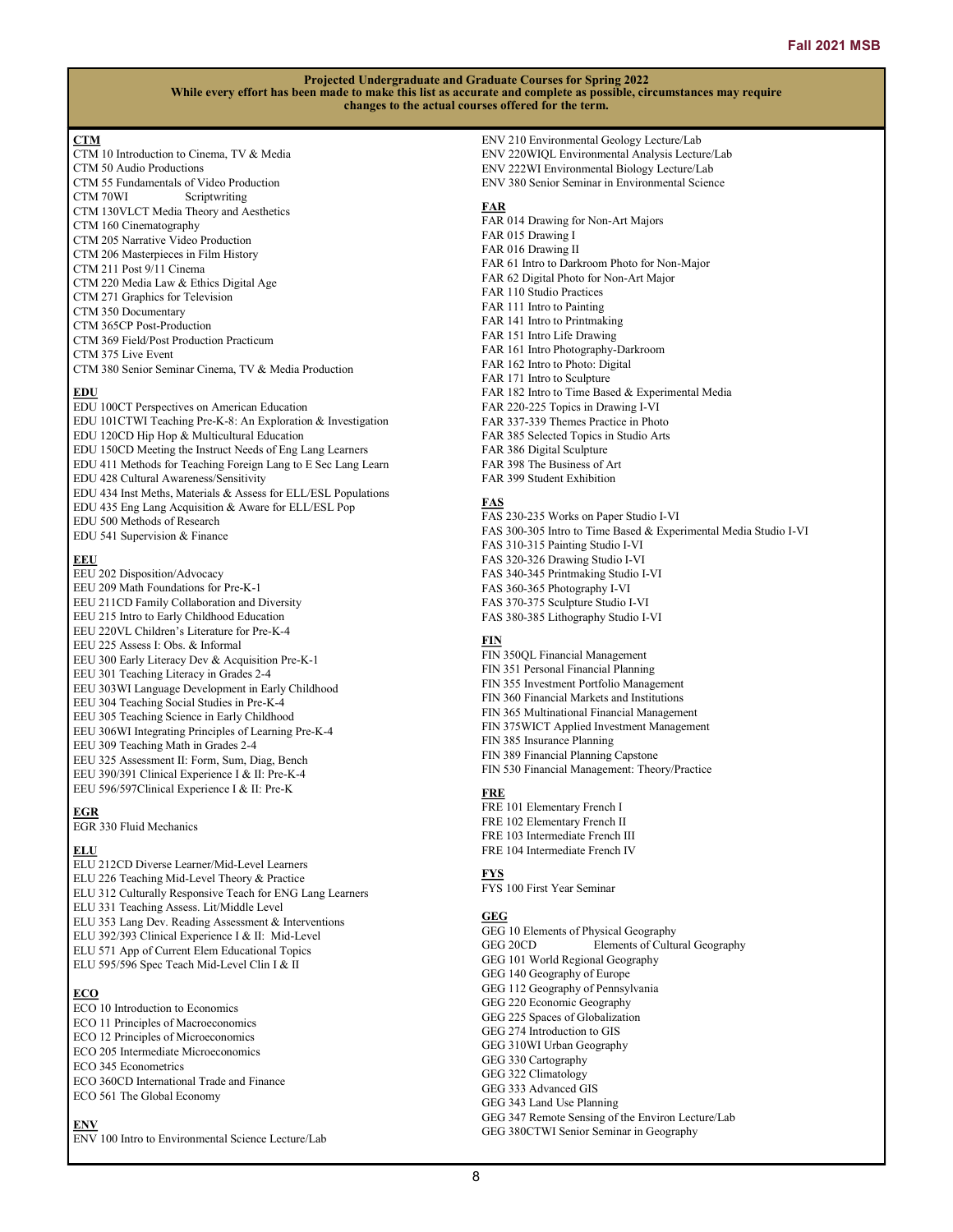## **GEL**

- GEL 1 Dinosaurs
- GEL 20 Introduction to Geology Lecture/Lab GEL 100 Physical Geology Lecture/Lab GEL 102 Elements of Historical Geology Lecture/Lab GE/ENVL 210 Environmental Geology Lecture/Lab GEL 230WI Paleontology Lecture/Lab GEL 302 Economic Geology GEL 304CT Structural Geology Lecture/Lab GEL 316VL Petrology & Geochemistry Lecture/Lab GEL 362QL Hydrogeology GEL 366 Marine Geology Lecture/Lab
- GEL 368 Research in Geology I
- GEL 369 Research in Geology II
- GEL 380WI Senior Seminar in Geology

## **GER**

GER 102 Elementary German II GER 104 Intermediate German IV GER 212CM German Compos & Convers II

## **HEA**

HEA 102 Intro to Health/Wellness

## **HIS**

HIS 14 History of Civilization (A) HIS 15 History of Civilization (B) HIS 25 U.S.: Formative Years and the Federal Republic HIS 26 History U.S: Emergence of Modern America HIS 120 History of Pennsylvania HIS 169 Selected Topics: Rise of Hitler HIS 204 Women in African History HIS 235 Europe of the World Wars HIS 241 History of Women in American HIS 244 Immigrant in American History HIS 257 Intro to Public History HIS 310 Constitutional History of the US HIS 378 Seminar Historical Method HIS 380 Senior Seminar in History

## **HUM**

HUM 211VLCD Women in the Arts

## **INT**

INT 10 Intro to International Studies INT 101 Intercultural Communication

## **LLT**

LLT 320 Resources for Child/Adult LLT 321CPVL Tech 21 Century Educator LLT 340 MGM of Info & Tech Centers LLT 350 Curate Print Digital Collect LLT 360 Org Info, Metadata & Lib Tech LLT 365 Emerging Tech for Educators LLT 370 EDU Program of the Library LLT 385 Digital Portfolios LLT 398/399 Clinical Exp/Practicum I & II LLT 520 Resources Young Child Adult LLT 521 Tech for the 21 Century Educator LLT 535 Distance Ed/K-12 Educator LLT 540 MGM of Info & Tech Centers LLT 550 Curate Print Digital Collect LLT 555 Build Online/Class Instruction LLT 560 Org Info, Metadata & Lib Tech LLT 565 Emerging Tech for Educators LLT 575 Methods of Research LLT 585 Digital Portfolios LLT 598/599 Clinical Exp/Practicum I & II

## **MAR**

MAR 226 Marine Biology Lecture/Lab MAR 364 Physical Oceanography Lecture MAR 380 Senior Seminar in Marine Science

## **MGM**

MGM 210 Principles of Management MGM 327WI Small Business Management MGM 335CM Human Resource Management MGM 350 Organizational Behavior in Management MGM 351 Operations Management MGM 352CD International Management<br>MGM 360 Business and Soc Business and Social Environment MGM/MKT/SCM 361 Principles of Business Logistics MGM/SMS 363 Transportation Management MGM 380 Senior Seminar in Management MGM 399CTWI Business Strategy and Policy MGM 545 Ethics in the Workplace & Society

## **MKT**

MKT 210 Principles of Marketing MKT 312WI Consumer Behavior MKT 315 Marketing Ethics in Society MKT 320 Marketing Management MKT 340 Retail Management MKT 350 Advertising Management MKT 351 Media Concepts and Planning MKT 360 Marketing Research MKT/MGM/SCM 361 Principles of Business Logistics MKT 370CD International Marketing MKT 371 Selected Topics in Marketing MKT 550 Marketing Strategies & Planning

## **MLS**

MLS 434 Instruct Methods, Materials, & Assess ELL/ESL

## **PAG**

PAG 10 Introduction to PA German Studies

## **PHI**

PHI 15CT Critical Thinking PHI 20CT Introduction to Logic PHI 30CT Introduction to Philosophy PHI 40CDCT Introduction to Ethics PHI 60 Introduction to Religious Studies PHI 121 Modern Philo sophy PHI 140CT Symbolic Logic PHI 202 HONORS: 2 Philosophers -Plato & Aristotle PHI 245CDWI Human Love & Sexual Morality PHI 345CTWI Metaphysics

## **PHY**

PHY 20 Introduction to Physics Lecture/Lab PHY 42 General Physics I Lecture/Lab PHY 102 Physics II Lecture/Lab PHY 214 Modern Physics II PHY 230 Optics Lecture and Lab PHY 290 Intro to nanotechnology PHY 312CT Classical Mechanics I PHY 315WI Advanced Physics Lab PHY 327 Thermodynamics & Statistical Mechanics PHY 350 Instrumentation in Physics PHY 360 Quantum Mechanics I

## **POL**

POL 10 American Government POL 20 International Relations POL 30 Introduction to Comparative Politics POL 40 Introduction to Political Theory POL 101WI Social Research Design & Writing POL 133 Politics of Cuba & the Caribbean POL 140 Law and Society POL 200QL Statistics for Social & Behavior Science POL 201CPQL Empirical Political Analysis POL 225CT Planning & Decision Making POL 322 International Relations Theory POL 346 Public Budgeting & Fiscal Management POL 347 Human Resource Management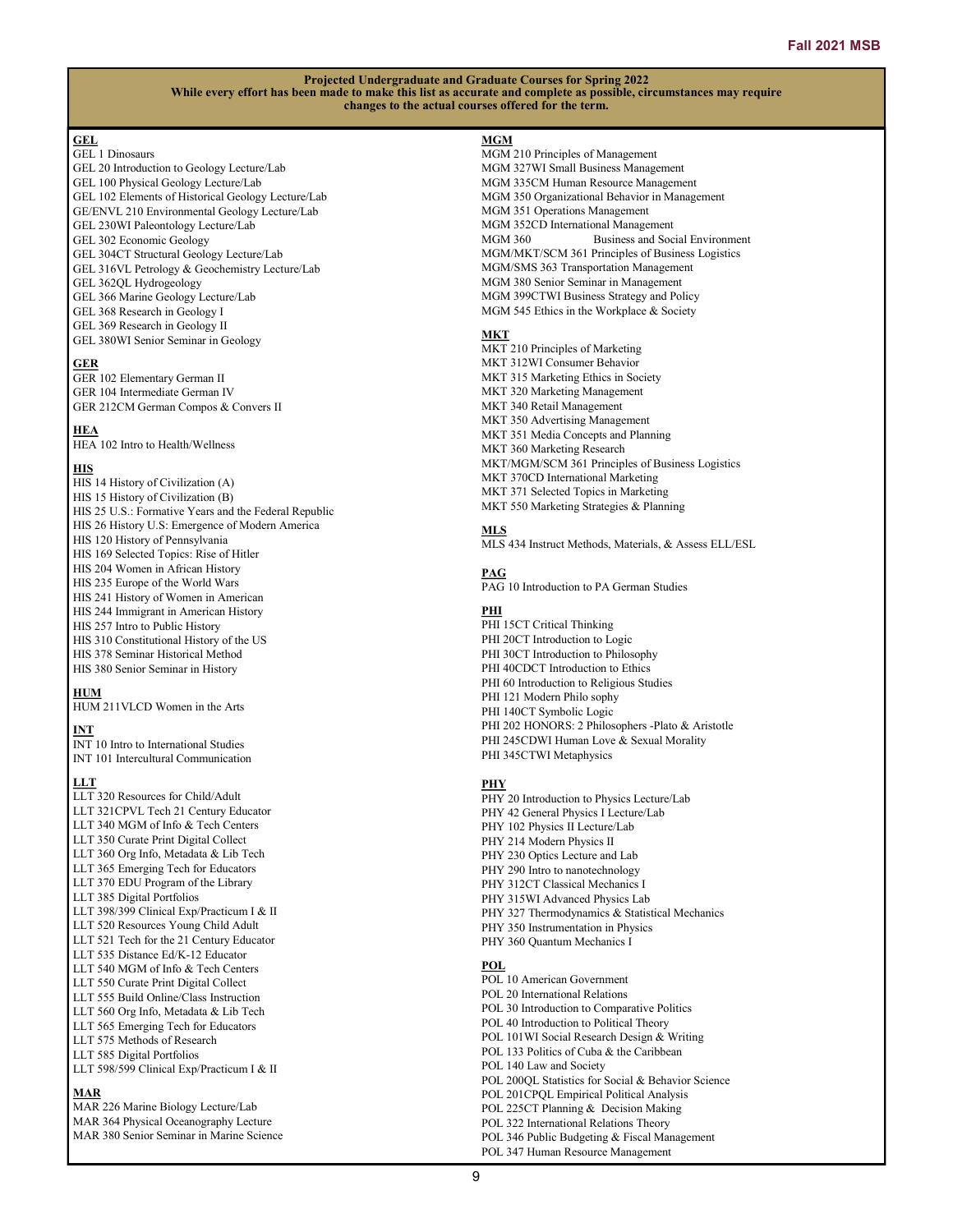POL 380 Senior Seminar in Political Science POL 465 Administrative Law

- POL 518 Budgeting & Decision Making
- POL 538 Program & Policy Evaluation
- POL 581 Professional Seminar

## **PRO**

PRO 100WI Intro to Business for Non-Business Majors PRO 232WI Practical Leadership

## **PSY**

- PSY 11 General Psychology PSY 110 Child Psychology PSY 120 Adolescent Psychology PSY 125 Life Span Development PSY 200QL Statistics for Social & Behavior Science PSY 202 Psychology of Personality PSY 205CD Psychology of the Black Experience PSY 215CD Psychology of Prejudice PSY 220 Industrial/Organizational Psychology PSY 240 Social Psychology PSY 250 Abnormal Psychology PSY 270CTWI Experimental Psychology PSY 310CTQL Principles of Measurement PSY 311 Psych of Learning, Motivation, & Emotion PSY 312 Sensation & Perception PSY 325 Physiological Psychology PSY 331 Health Psychology PSY 340 Cognitive Psychology PSY 355 Organizational Dev. & Change PSY 360 Introduction to Clinical Psychology PSY 379 History & Systems of Psychology
- PSY 380WI Senior Seminar in Psychology
- PSY 530 Life Span Development
- PSY 565 Theories of Learning

## **SEU**

SEU 312/313WICD Principles of Learning and Lab SEU 342/343WIVL Principles of Teaching and Lab SEU 390/391 Clinical Experience & Practicum I & II (SCI) SEU 390/391 Clinical Experience & Practicum I & II (SOC) SEU 390/391 Clinical Experience & Practicum I & II (ENG) SEU 390/391 Clinical Experience & Practicum I & II (MAT) SEU 390/391 Clinical Experience & Practicum I & II (MLS) SEU 535 Class Management Inclusive SEU 544 Action Research Teacher Leader SEU 567 Curriculum of the Secondary School

## **SCI**

SCI 220 Practical Scanning Electron Microscopy SCI 240 The Writing Scientist SCI 250 Scientific Storytelling

## **SCM**

SCM 260 Principles of Supply Chain Management SCM/MKT/MGM 361 Principles of Business Logistics SCM/MGM 363 Global Transportation Management

## **SOC**

SOC 10CD Principles of Sociology SOC 110 Social Problem SOC 120 Marriage and the Family SOC 122CD Intimate Relationships SOC 128 Domestic Abuse SOC 160 Sociological Imagination SOC 165 Social Inequality SOC 200QL Statistics for Social & Behavior Science SOC 217 LGBQT Studies SOC 220CD Juvenile Delinquency SOC 222 Rural Poverty SOC/ANT 227 Work and Workplaces SOC 235 CDWI Sociology of Gender SOC 247 WI Environmental Sociology

SOC 350 CDWI Methods of Social Research SOC 380 WI Senior Seminar in Sociology

## **SOW**

SOW 705 Social Work Teacher-Scholar II SOW 725 Intervention Research

## **SMS**

SMS 101 Intro to Social Media Theory & Strategy SMS 316 Advanced Social media Analytics SMS 380 Senior Capstone

## **SPA**

SPA 101 Elementary Spanish I SPA 102 Elementary Spanish II SPA 103 Intermediate Spanish III SPA 104 Intermediate Spanish IV SPA 212 Spanish Composition SPA 213 Advanced Conversation in Spanish SPA 214 Written & Oral Com-Spanish Speak Heritage Learners **SPT** SPT 160 Intro to Sport Management SPT 195QL Accounting Survey for Sport Management SPT 201 Sci Basis for Human Movement SPT 205 Sport Behavior SPT 212CM Sport PR and Communication SPT 222 Fundamentals of Coaching SPT 226 History of Sport SPT 230 Leadership & Team Building in SPT SPT 236 Personal Selling in Sport SPT 260 Principles of Sport Finance SPT 265 Gov & Organization in Sport SPT 270 Sport & Society SPT 285 Sport Marketing & Sponsorship SPT 290WI Fundamentals of Sport Law SPT 305 Emergency Care & Risk Man SPT 310 Fitness Assessment & Athletic Programming SPT 313 Sport Analytics SPT 320CT Sport Ethics SPT 330WI Event and Facility Management SPT 335 Methods & Evaluations in Athletics SPT 340 Coaching Internship SPT 345CD Sport in a Global Marketplace

SPT 350 Internship in Sport Management

## **SPU**

SPU 101 Early Intervention & Transition SPU 201CD Cognitive Development Standards SPU 204 Anatomy Eye/Assess Students w/ Visual Impairments SPU 216 Evidence-based Pract. In Math for Stud with Dis SPU 221 Assessment of Students with Visual Impairments SPU 300 Reading/Writing/Other Braille Code SPU 313 Making Content Area Inst Access for Stud with Disabilities SPU 314 Students with Disabilities-Inclusive Settings SPU 316WI Literary Development and Instruction SPU 317 Intensive Read Wri, Math Intervention App SPU 318 Assessments and Instructional Methods SPU 320CT Special Education Process and IEP Dev SPU 322 High Incidence Disabilities SPU 327 Transition, Self-Determin & Self Advocacy for Adol & Ad with Dis SPU 328 Pos Behavioral Intervention & Support SPU 330 Low Incidence Disabilities SPU 390/391 Clinical Experience & Practicum (VI-1) SPU 392/393 Clinical Experience & Practicum (MPH-1) SPU 500 Cog Dev Div Learners Stand Align SPU 530 Teach Students with Low Incidence Disabilities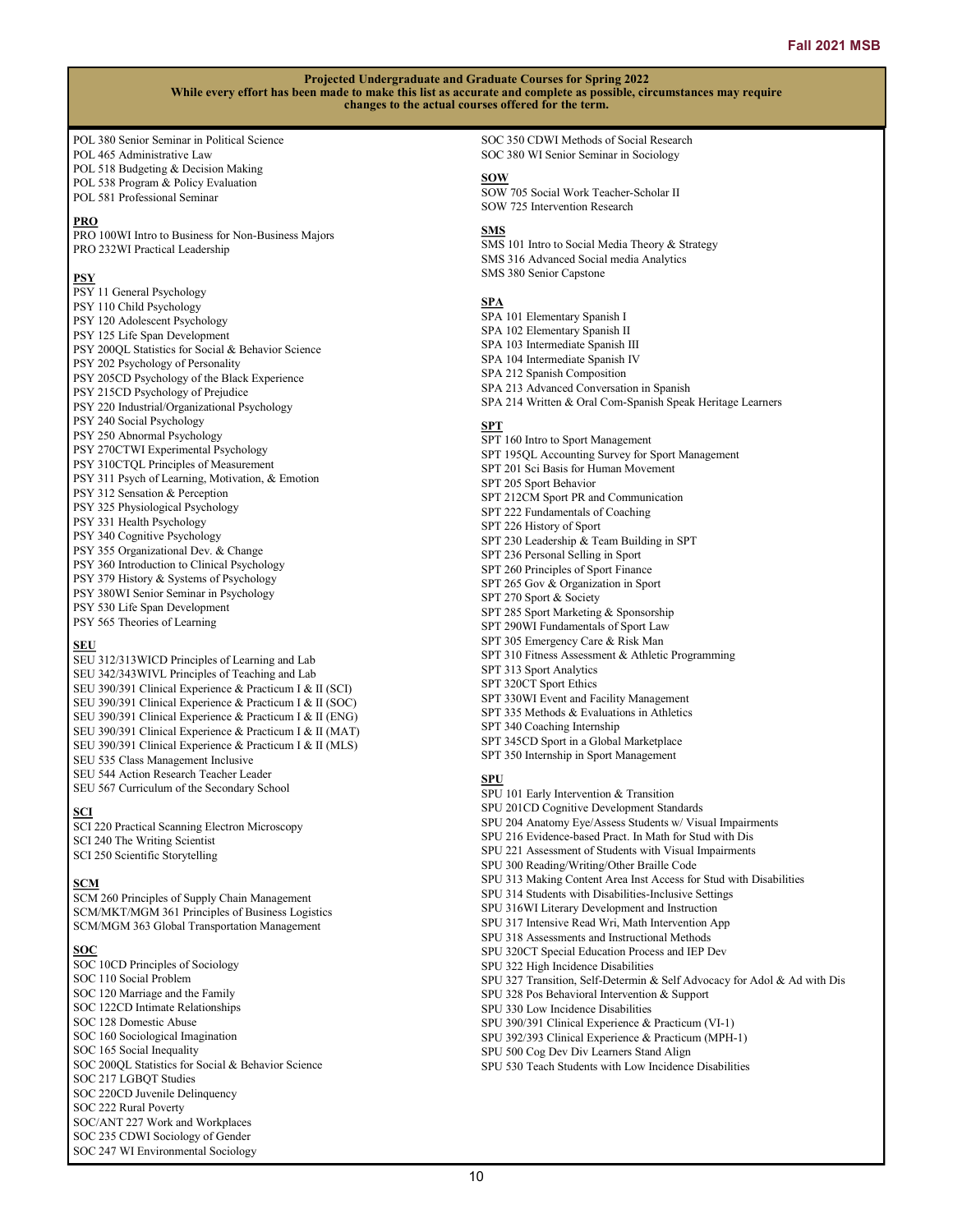## **STA**

- STA 530 Help INT Student Affairs & Higher Edu
- STA 570 Contemporary College Students
- STA 572 Seminar in Leadership in Student Affairs
- STA 589 Research Methods in Student Affairs & Higher Ed
- STA 590 Contemporary Issues
- STA 593 Internship in Student Affairs & Higher Ed II

## **SWK**

SWK 100CDCT Intro to SWK & SWL SWK 130CDCT Poverty & Social Welfare SWK 200CMWI Professional Context SWK 250 SWK Prac/Individual: Prac I SWK 255WICD Social Welfare policy SWK 265 SWK w/Groups/Fam: Prac II SWK 280 SWK Prac w/Comm/Org: Pra III SWK 286 SWK & Substance Abuse SWK 290 Social Gerontology & SWK SWK 320 Case Mgm: An Unterdis Approach SWK 321 Professional Dimensions Of Case Management SWK 328 Child Welfare & SWK Prac SWK 360 Methods/Prac SWK Research SWK 384 Prof Seminar in SWK II SWK 400 Found Hum Behar/Soc Env SWK 450 Found of SW Prac W/Indivi SWK 455 Found of Soc Welfare Policy SWK 460 Foundations of SW Res Method SWK 465 Found of SWK Prac w/Groups SWK 480 Found of SWK Prac w/Org SWK 482 Integ Gen SWK Prac Sem I SWK 484 Integ Gen SWK Prac Sem II SWK 500 Fam in the Soc Environment SWK 502 SWK Crisis Interv with Families SWK 504 Shortterm Treatment Mod/SW SWK 507 Diff Assnt Tech/S Workers SWK 508 Maltreatment in Fam: SWK Pr SWK 516 Soc Work in Health Care SWK 520 Comm Social Needs Assessment SWK 524 Program Evaluation & SWK SWK 527 Social Entrepreneurship & SWK SWK 528 SWK & Nonprofit Leadership SWK 529 Fin Sustain of Entrep SWK SWK 538 Org & Prac/Fam Decision I SWK 539 Org & Prac/Fam Decision II SWK 540 Org & Prac/Fam Decision III SWK 555 App Fam Pol/Fam Serv Prog SWK 559 SW Interv w/Sub Abuse Pop SWK 560 App Methods of SW Research SWK 561 Motivatnl Interview Skill SWK 574 Family Mediation/Adv SWK SWK 575 Clinical Supervision/SW SWK 582 Adv Theory/Fam SW Prac I SWK 584 Adv Theory/Fam SW Prac II SWK 595 Capstone: SW/Fam Environment SWK 701 Social Work Leadership II SWK 721 Leadership/Teaching Praxis II

## **WGS**

WGS 10 Introduction to Women's Studies WGS 130 Interpersonal Communication WGS 211VLCD Women in the Arts